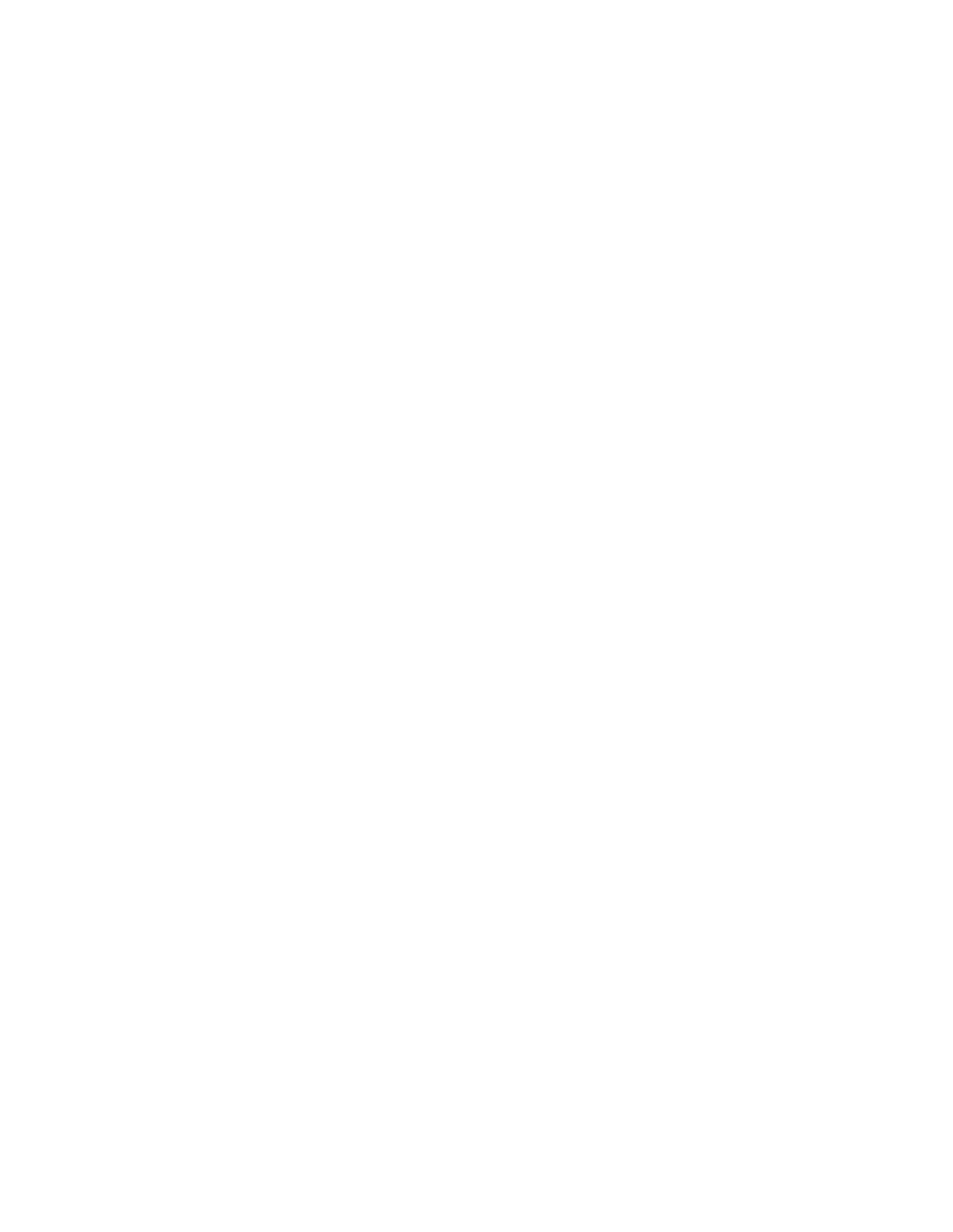#### **TEN-YEAR KDOC INMATE CUSTODY CLASSIFICATION PROJECTIONS FY 2020 THROUGH FY 2029**

#### **Summary of Custody Classification Projections**

As projected in the ten-year prison population projection simulation model, the end of FY 2020 forecasts the total prison population to reach 10,174, including 9,227 males and 947 females. Of the male population, it is projected that 240 unclassified beds, 858 special management beds, 1,375 maximum beds, 1,458 medium high beds, 2,676 medium low beds and 2,620 minimum beds will be needed by the end of FY 2020. By the end of FY 2029, the male prison population is expected to reach 10,339. Of this population, it is projected that 270 unclassified beds, 967 special management beds, 1,549 maximum beds, 1,643 medium high beds, 3,016 medium low beds and 2,953 minimum beds will be needed (Table 1).

Female prison population is projected to reach 947 inmates in FY 2020 and 1,029 inmates in FY 2029. Of this population, it is projected that 80 unclassified beds, 25 special management beds, 80 maximum beds, 94 medium high beds, 234 medium low beds and 434 minimum beds will be needed by the end of FY 2020. By the end of FY 2029, it is projected that 87 unclassified beds, 27 special management beds, 87 maximum beds, 102 medium high beds, 254 medium low beds and 471 minimum beds will be needed (Table 2).

The overall custody classification projection indicates that 320 unclassified beds, 883 special management beds, 1,455 maximum beds, 1,552 medium high beds, 2,910 medium low beds and 3,054 minimum beds will be needed by the end of FY 2020. The total projected prison beds, by the end of FY 2029, will include 358 unclassified beds, 994 special management beds, 1,637 maximum beds, 1,745 medium high beds, 3,270 medium low beds and 3,425 minimum beds (Table 3). Over the ten-year forecast period, minimum custody beds will increase by 371 beds, medium low custody beds will increase by 360 beds, medium high beds will increase by 193beds, maximum beds will go up by 182 beds and special management beds indicate an increase of 111 beds. Unclassified beds will increase by 38 beds.

The percentage distributions of the custody classifications in terms of types of beds needed demonstrate a significant difference between male and female. Males need 2.6% unclassified, 9.3% special management, 14.9% maximum, 15.8% medium high, 29.0% medium low and 28.4% minimum custody beds over the ten-year forecast period. Females need 8.5% unclassified, 2.6% special management, 8.5% maximum, 9.9% medium high, 24.7% medium low and 45.8% minimum custody beds over the ten-year forecast period (Figure 1).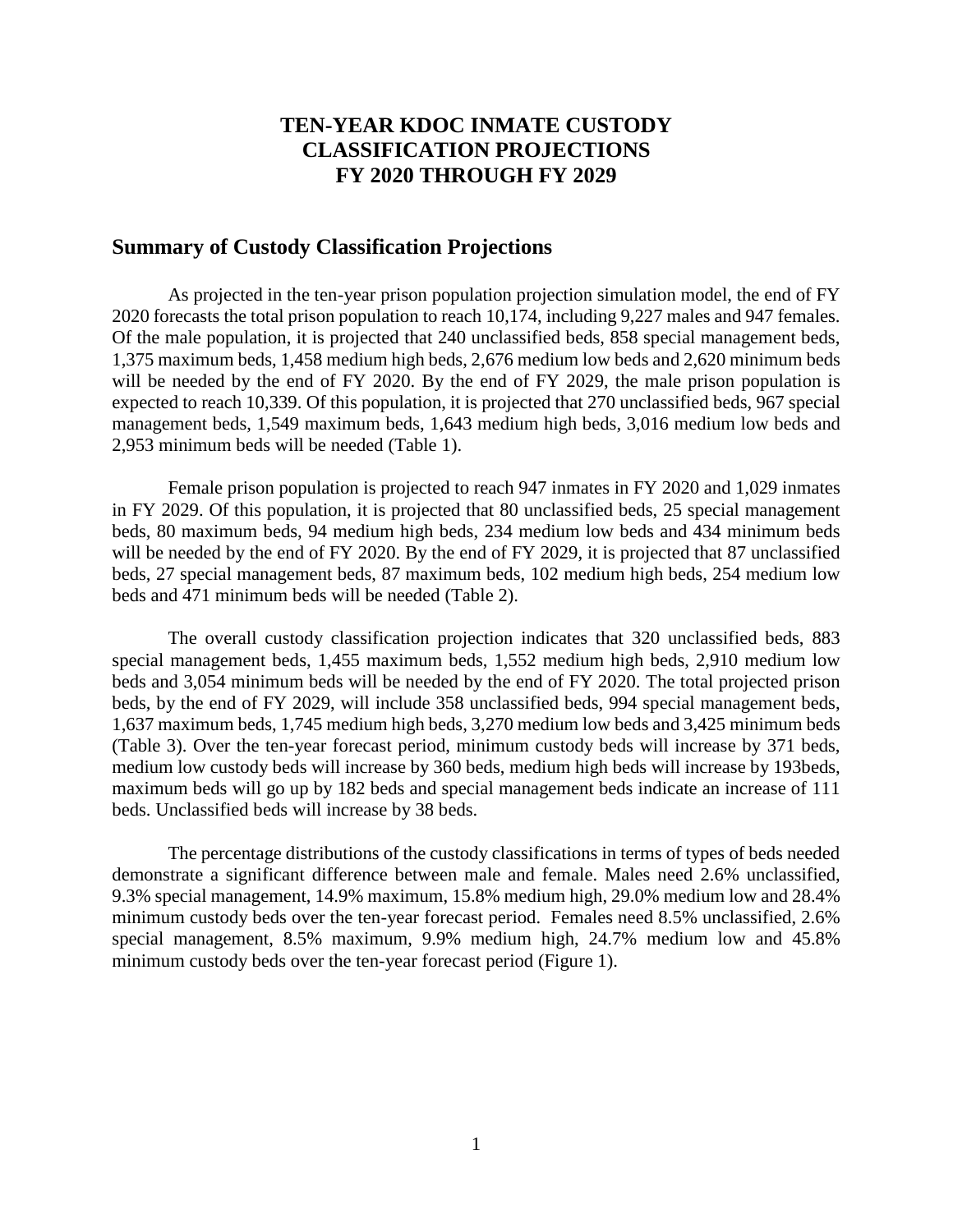| $112020$ through 1 1 2027 |                     |                |                |                       |                      |                |              |  |
|---------------------------|---------------------|----------------|----------------|-----------------------|----------------------|----------------|--------------|--|
| <b>Fiscal</b><br>Year     | <b>Unclassified</b> | <b>Special</b> | <b>Maximum</b> | <b>Medium</b><br>High | <b>Medium</b><br>Low | <b>Minimum</b> | <b>Total</b> |  |
| 2020                      | 240                 | 858            | 1,375          | 1,458                 | 2,676                | 2,620          | 9,227        |  |
| 2021                      | 246                 | 880            | 1,410          | 1,495                 | 2,743                | 2,687          | 9,460        |  |
| 2022                      | 250                 | 893            | 1,431          | 1,517                 | 2,785                | 2,727          | 9,603        |  |
| 2023                      | 253                 | 905            | 1,449          | 1,537                 | 2,821                | 2,762          | 9,726        |  |
| 2024                      | 257                 | 919            | 1,472          | 1,561                 | 2,866                | 2,806          | 9,882        |  |
| 2025                      | 259                 | 926            | 1,484          | 1,574                 | 2,889                | 2,829          | 9,961        |  |
| 2026                      | 263                 | 941            | 1,508          | 1,599                 | 2,936                | 2,875          | 10,123       |  |
| 2027                      | 265                 | 948            | 1,519          | 1,610                 | 2,956                | 2,895          | 10,192       |  |
| 2028                      | 268                 | 959            | 1,537          | 1,630                 | 2,992                | 2,930          | 10,317       |  |
| 2029                      | 270                 | 967            | 1,549          | 1,643                 | 3,016                | 2,953          | 10,399       |  |

**Table 1: Male Inmate Custody Classification Projections FY 2020 through FY 2029**

**Table 2: Female Inmate Custody Classification Projections FY 2020 through FY 2029**

| <b>Fiscal</b><br>Year | <b>Unclassified</b> | <b>Special</b> | <b>Maximum</b> | <b>Medium</b><br>High | <b>Medium</b><br>Low | <b>Minimum</b> | <b>Total</b> |
|-----------------------|---------------------|----------------|----------------|-----------------------|----------------------|----------------|--------------|
| 2020                  | 80                  | 25             | 80             | 94                    | 234                  | 434            | 947          |
| 2021                  | 83                  | 25             | 83             | 97                    | 242                  | 449            | 980          |
| 2022                  | 85                  | 26             | 85             | 99                    | 247                  | 458            | 1,000        |
| 2023                  | 85                  | 26             | 85             | 99                    | 248                  | 459            | 1,003        |
| 2024                  | 86                  | 26             | 86             | 100                   | 250                  | 463            | 1,012        |
| 2025                  | 91                  | 28             | 91             | 106                   | 266                  | 492            | 1,075        |
| 2026                  | 90                  | 28             | 90             | 105                   | 262                  | 486            | 1,062        |
| 2027                  | 91                  | 28             | 91             | 107                   | 266                  | 493            | 1,076        |
| 2028                  | 88                  | 27             | 88             | 103                   | 256                  | 475            | 1,037        |
| 2029                  | 87                  | 27             | 87             | 102                   | 254                  | 471            | 1,029        |